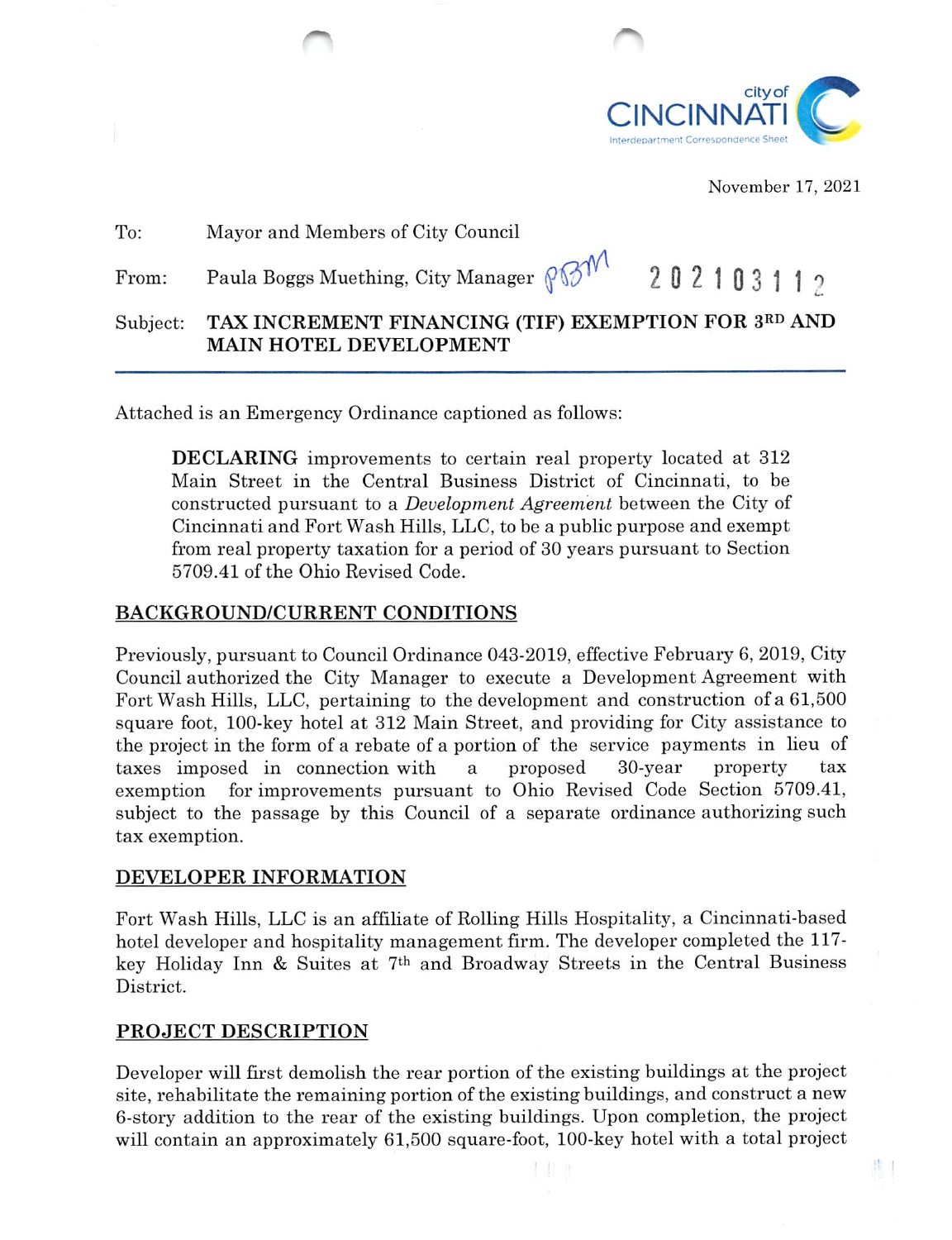# 5709.41 TIF Exemption Fort Wash Hills  $LLC - 3^{rd}$  & Main Development Page 2 of 2

cost of approximately \$16,830,000. It is anticipated that the project will support the creation of 100 temporary construction jobs with an estimated payroll of \$6 million during construction, and 15 full-time equivalent jobs with an estimated payroll of \$1,000,000 within 1-year of construction completion.

# PROPOSED INCENTIVE

DCED is recommending a Tax Increment Financing (TIF) exemption for the project site pursuant to Ohio Revised Code 5709.41 for a period of 30 years. Following the creation of the project TIF, the City and Developer will enter a Service Agreement which will require payment of full statutory Service Payments in lieu of real estate taxes. Prior to the rebate of any Service Payments to the Developer, 33% of the Service Payments will be paid to Cincinnati Public Schools, and for tax years 1-30, Developer is willing to make a VTICA contribution equal to 15% of the Service Payments for the purpose of funding the maintenance and operations of the streetcar. Without the project TIF, the Developer is unable to secure the construction financing for the project improvements.

# PROJECT TEAM & TIMELINE

The project team (listed below) will make themselves available at the request of the councilmember(s).

- Assistant City Manager: Billy Webber
- DCED Director: Markiea Carter
- Project Attorney: Samantha Brandenburg

The anticipated council timeline, which includes two Budget and Finance meetings if necessary is as follows:

- November 17, 2021: Introduction to City Council
- November 22, 2021: Budget and Finance Committee
- November 29, 2021: Budget and Finance Committee (if required)
- December 1, 2021: City Council for Final Approval

# RECOMMENDATION

The Administration recommends approval of this Emergency Ordinance. The emergency clause is necessary to establish the TIF exemption prior to the start of construction of improvements which are anticipated to begin on the site in January.

Attachment: A. Property location and photographs

Copy: Markiea L. Carter, Director, Department of Community & Economic Development Trec